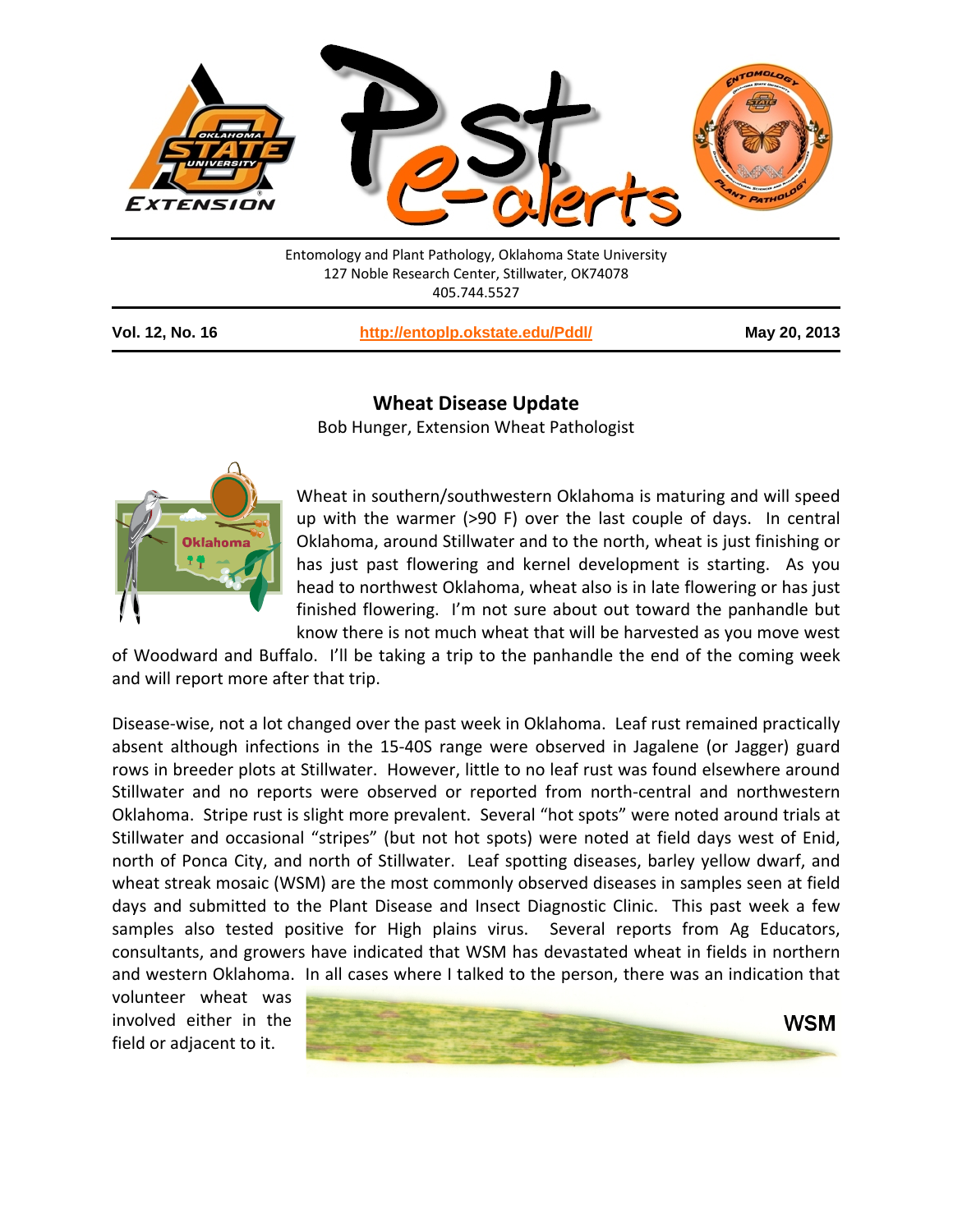**Arkansas:** Dr. Gene Milus, (Professor/Small Grains Pathologist, Univ of Arkanasas, Fayetteville, AR) 17-May-2013: Visited plots at Kibler near Fort Smith today. Wheat is in soft dough. Stripe rust is still active. Leaf rust was present at mostly low levels. Also Septoria, bacterial streak, powdery mildew, and Stagonospora on flag leaves depending on the line. Most lines in the variety test had resistance to most or all of the above diseases. Weather is hot and humid. Plenty of soil moisture.





**Kansas:** Dr. Erick De Wolf (Professor/Small Grains Extension Pathologist, Kansas State Univ, Manhattan, KS) 17-May-2013: Stripe rust continues to be reported at low levels in Kansas this week with new finds in Sedgwick, Kingman, Sumner, and Pratt counties. The wheat in this area of the state is still heading or flowering. Generally, only trace levels

could be found in these fields. Tom Maxwell, Central Kansas District agent, reported finding low levels of stripe rust in Saline County on May 17. The wheat there is generally in the early heading stages. I have found a few fields and a demonstration plot in Pratt County where the disease is at high enough levels to justify a fungicide application. This area of the state has received more rain than others in recent weeks and some fields in Pratt County have good yield potential. The affected varieties included Everest and Armour, which were found to be susceptible in 2012. A lot of wheat in this area of the state is struggling with continued dry weather.

I encourage farmers to carefully check fields for symptoms of disease. Fields where stripe rust can be readily found on the flag leaf (one lesion every 2-3 feet) will likely benefit from a fungicide application. The wild card on this decision is the weather. Low temperatures in the upper 60's are generally thought to be suppressive to stripe rust development. High temperatures in the upper 80's or above for several days in a row also tend to suppress stripe rust. But if temperatures in that range last only last a few days or so, followed by cooler weather, stripe rust can resume activity.

\_\_\_\_\_\_\_\_\_\_\_\_\_\_\_\_\_\_\_\_\_\_\_\_\_\_\_\_\_\_\_\_\_\_\_\_\_\_\_\_\_\_\_\_\_\_\_\_\_\_\_\_\_\_\_\_\_\_\_\_\_\_\_\_\_\_\_\_\_\_\_\_\_\_\_\_\_\_

## **Caterpillars of Common Oak Moth are Defoliating Oklahoma Oaks**

Eric J. Rebek, Extension Entomologist

Many of our native oak trees are experiencing light to moderate defoliation (Fig 1) by caterpillars of the common oak moth, *Phoberia atomaris*. The ground under infested trees often is littered with frass and dead caterpillars. These caterpillars are variegated pale to deep chocolate brown, smooth, shiny, and somewhat flattened with a tapered rear end (Fig 2). A

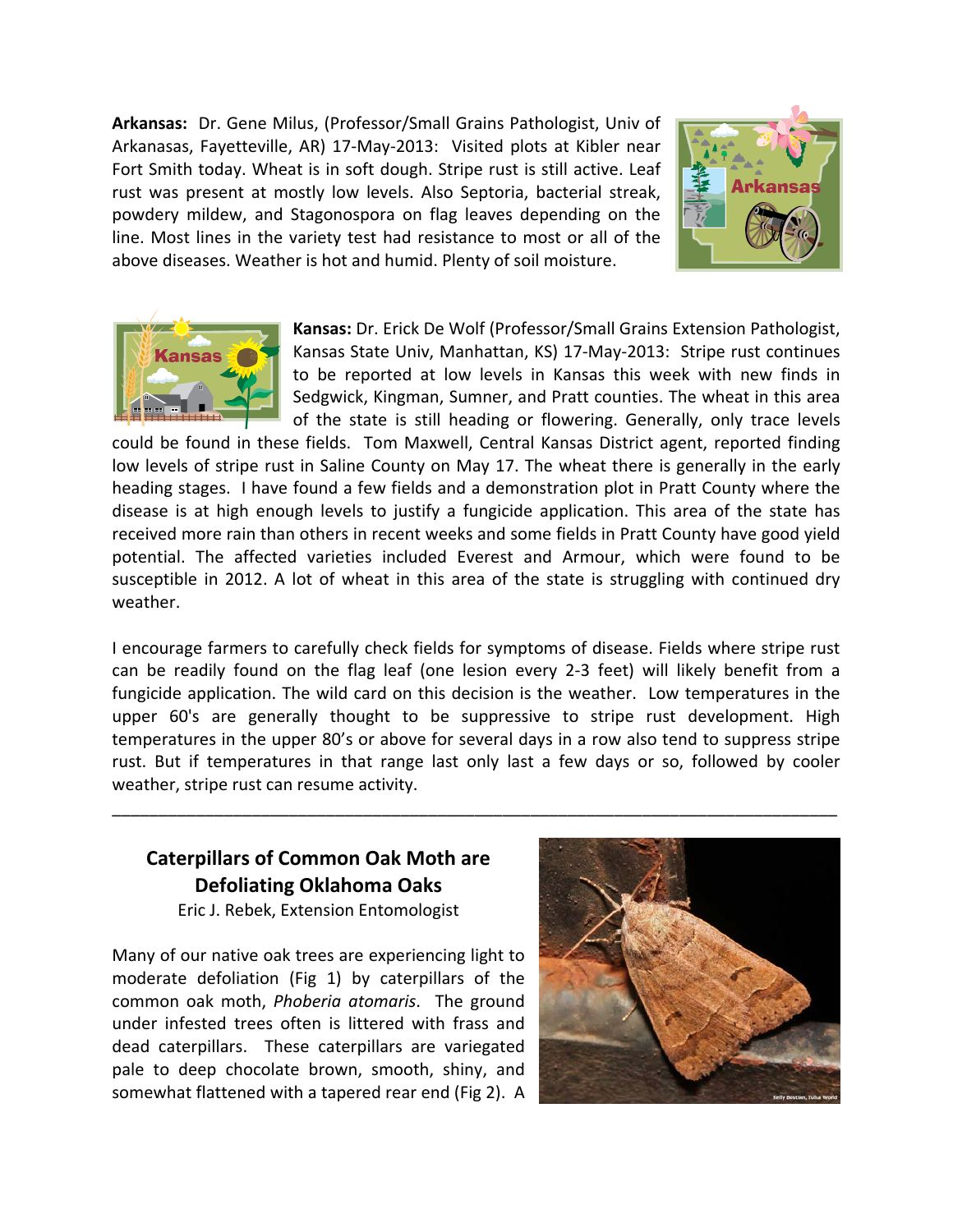beaded or wavy black stripe is present just above each side and is especially evident on the abdominal segments. A pattern of diamond-shaped spots covers the top of the abdominal segments. A dark stripe runs along each side and the head is extensively mottled. Larvae are nearly an inch long when fully grown.



Fig 1. Damage on oak due to defoliation by common oak moth caterpillars.



**Fig 2.** Common oak moth caterpillar.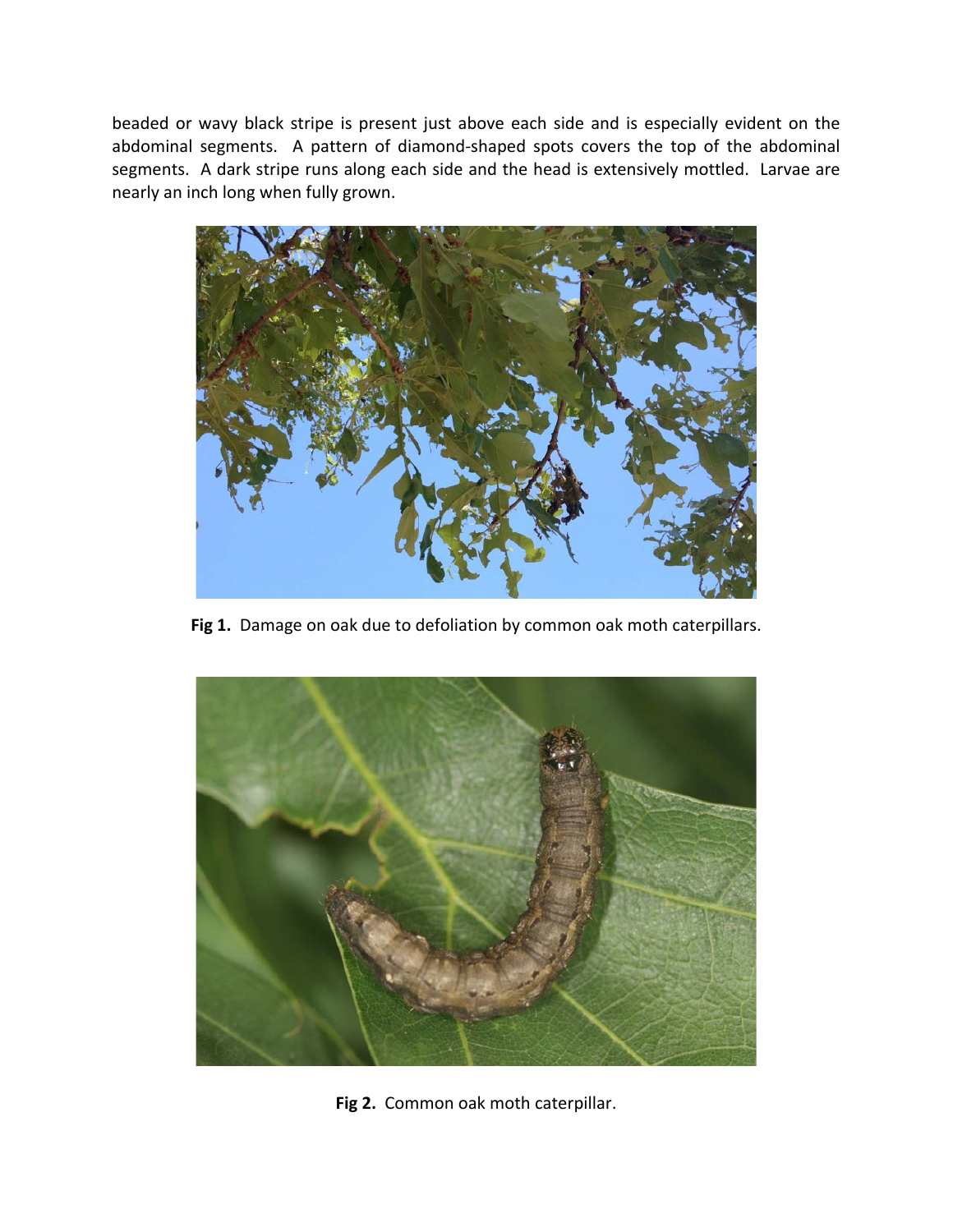Common oak moth is found in barrens, woodlands, and forest edges from Wisconsin, southern Canada, and Massachusetts, south to Florida and Texas. There is one generation per year. Eggs are laid in bark fissures in early spring and in Oklahoma, larvae reach full maturity by late spring. Caterpillars feed exclusively on oak, and white oaks appear to be most severely affected. When mildly alarmed the caterpillar plays dead or draws the head under the body. Agitated caterpillars hurl themselves from their perch and forcibly writhe and snap their bodies about. The pupa overwinters in the soil.

Despite its name, caterpillars of the common oak moth are not typically encountered unless you search foliage by night or closely examine bark in late spring. However, populations occasionally outbreak and cause local and regional defoliation events such as what we are experiencing this year. Chemical control usually is not warranted, nor even practical due to the large size of infested trees. Affected trees will not die unless they are repeatedly defoliated over several years, which is not likely to occur with common oak moth caterpillars. However, defoliation can stress trees and make them susceptible to other problems like disease pathogens and woodborers. In most years, populations of common oak moth are kept in check by natural factors including natural enemies (Fig 3). Indeed, this year we are seeing an abundance of beetle predators called fiery searchers or caterpillar hunters (Fig 3), which are responding to the abundant supply of common oak moth caterpillars.



**Fig 3.** Parasitized common oak moth caterpillar.